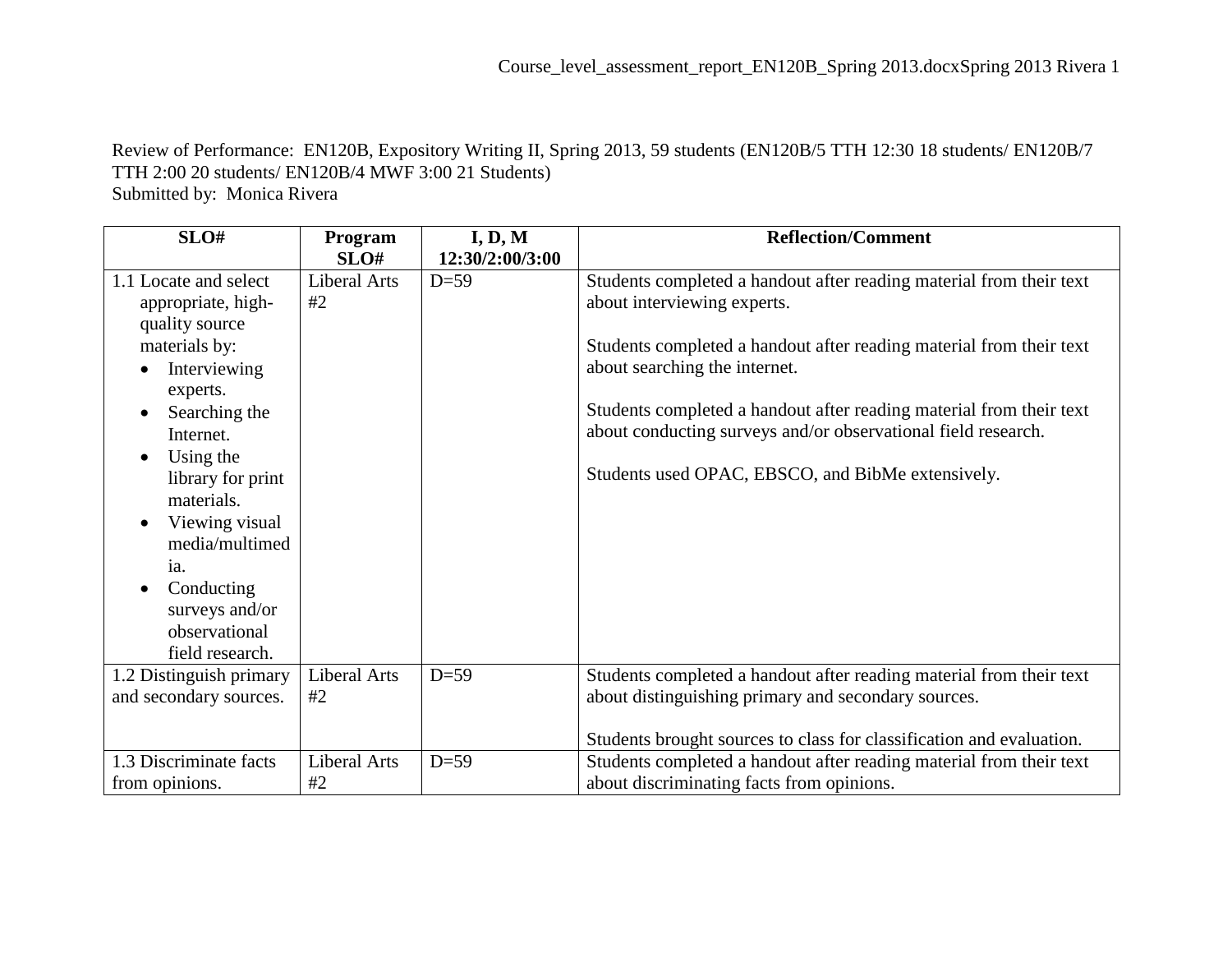|                                                                                                        |                                     |          | Students had to distinguish fiction from fact in their humanities paper.                                                                                                                                                                |  |
|--------------------------------------------------------------------------------------------------------|-------------------------------------|----------|-----------------------------------------------------------------------------------------------------------------------------------------------------------------------------------------------------------------------------------------|--|
| 1.4 Conduct<br>preliminary research to<br>narrow a broad subject<br>to a specific assignment<br>topic. | <b>Liberal Arts</b><br>#2           | $D=59$   | Students compiled and edited annotated bibliographies. Substantial<br>class time was spent on annotated bibliographies.                                                                                                                 |  |
| 2.1 Demonstrate note-<br>taking strategies to<br>compile information<br>from a variety of<br>sources.  | <b>Liberal Arts</b><br>#2           | $M = 59$ | Students completed a handout after reading material from their text<br>about note-taking strategies.<br>Students practiced note-taking techniques in class.                                                                             |  |
|                                                                                                        |                                     |          | Students submitted their notes for evaluation.                                                                                                                                                                                          |  |
| 2.2 Prepare outlines<br>and/or utilize similar<br>planning tools.                                      | <b>Liberal Arts</b><br>#2           | $D=59$   | Students were given outlines to follow for some papers.<br>Students submitted outlines for evaluation by instructor.                                                                                                                    |  |
| 2.3 Develop research<br>thesis and/or<br>hypothesis.                                                   | <b>Liberal Arts</b><br>#2           | $M=59$   | Students completed a handout after reading material from their text<br>about developing a research thesis.<br>Students submitted theses for evaluation by instructor.<br>Instructor and a writing center tutor check thesis statements. |  |
| 2.4 Define plagiarism<br>and take the steps<br>necessary to avoid it.                                  | $M=41$<br><b>Liberal Arts</b><br>#2 |          | Students completed a handout after reading material from their text<br>about plagiarism.                                                                                                                                                |  |
|                                                                                                        |                                     |          | Drafts were carefully scrutinized for plagiarism.<br>Some students plagiarized their papers. These students received zero<br>points for their papers.                                                                                   |  |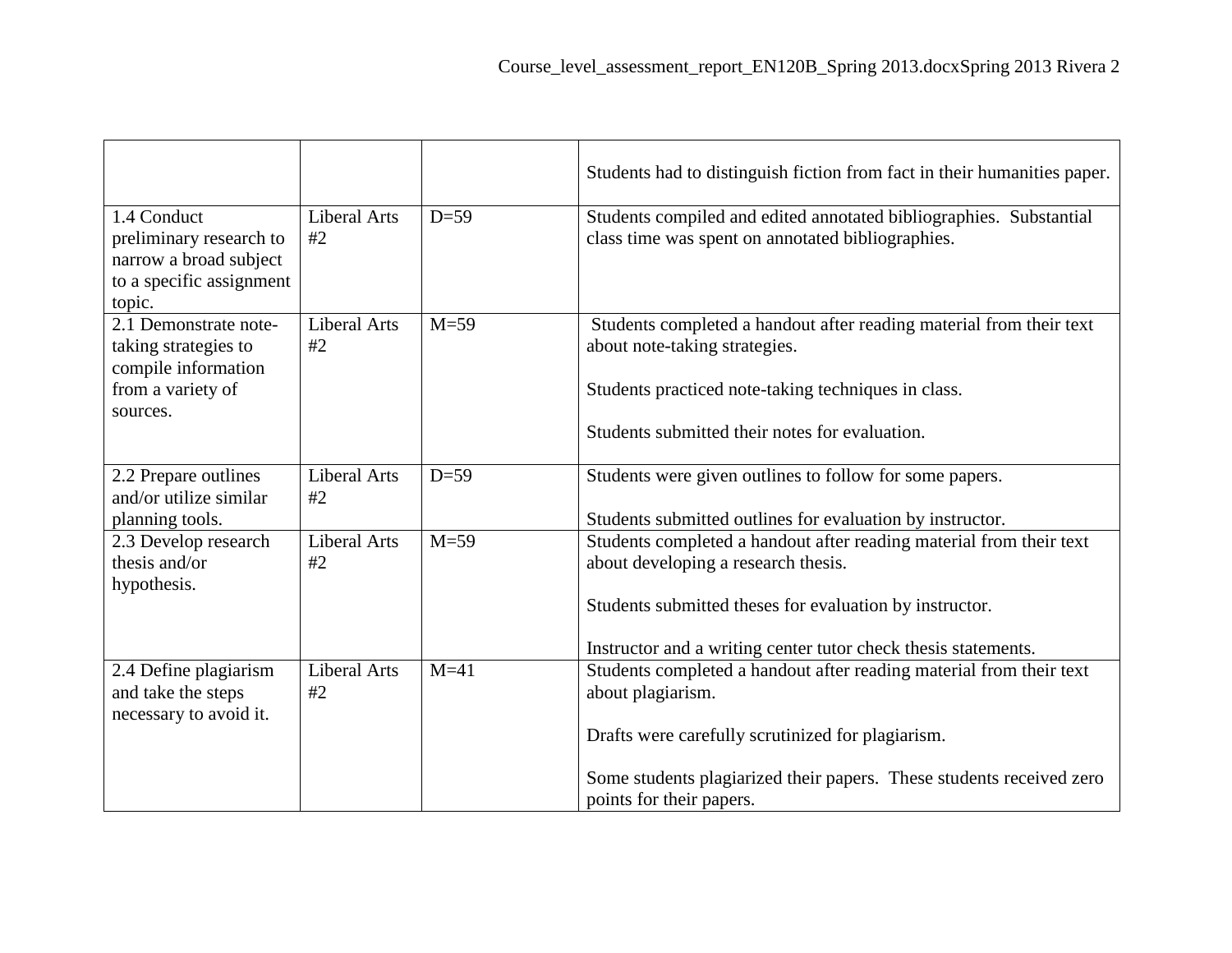| 2.5 Summarize source                                | <b>Liberal Arts</b> | $D=59$ | Students completed a handout after reading material from their text  |  |
|-----------------------------------------------------|---------------------|--------|----------------------------------------------------------------------|--|
| texts.                                              | #2                  |        | about summarizing.                                                   |  |
|                                                     |                     |        | Students submitted summaries of magazine articles after note taking. |  |
|                                                     |                     |        | Students compiled their notes into summaries.                        |  |
| 2.6 Paraphrase source                               | <b>Liberal Arts</b> | $D=59$ | Students completed a handout after reading material from their text  |  |
| texts.                                              | #2                  |        | about paraphrasing.                                                  |  |
|                                                     |                     |        |                                                                      |  |
|                                                     |                     |        | Students paraphrased sources in their summaries and notes.           |  |
| 2.7 Synthesize ideas                                | <b>Liberal Arts</b> | $D=59$ | Students completed a handout after reading material from their text  |  |
| gleaned from a variety                              | #2                  |        | about synthesizing.                                                  |  |
| of sources, along with                              |                     |        |                                                                      |  |
| their own opinions, into                            |                     |        | Instructor provided feedback on synthesizing after reviewing drafts. |  |
| cogent prose.                                       |                     |        | Students demonstrated synthesizing skills in essays and research     |  |
|                                                     |                     |        | papers.                                                              |  |
| 2.8 Format formal                                   | <b>Liberal Arts</b> | $D=59$ | Students submitted papers in MLA format.                             |  |
| papers utilizing the                                | #2                  |        |                                                                      |  |
| MLA style.                                          |                     |        | Papers, which did not follow the format, were returned for revision. |  |
| 2.9 Utilize the MLA                                 | <b>Liberal Arts</b> | $D=59$ | Students submitted papers utilizing MLA documentation style.         |  |
| documentation style to                              | #2                  |        |                                                                      |  |
| formally acknowledge                                |                     |        | Papers, which did not follow the format, were returned for revision. |  |
| sources. This will                                  |                     |        |                                                                      |  |
| consist of brief                                    |                     |        | Students had difficulty with parenthetical citations for websites.   |  |
| parenthetical citations<br>within the text that are |                     |        |                                                                      |  |
| keyed to an                                         |                     |        |                                                                      |  |
| alphabetical list of                                |                     |        |                                                                      |  |
| works that appear at the                            |                     |        |                                                                      |  |
| end of the paper.                                   |                     |        |                                                                      |  |
| 2.10 Write samples of a                             | <b>Liberal Arts</b> | $D=59$ | Students submitted papers using the following rhetorical patterns:   |  |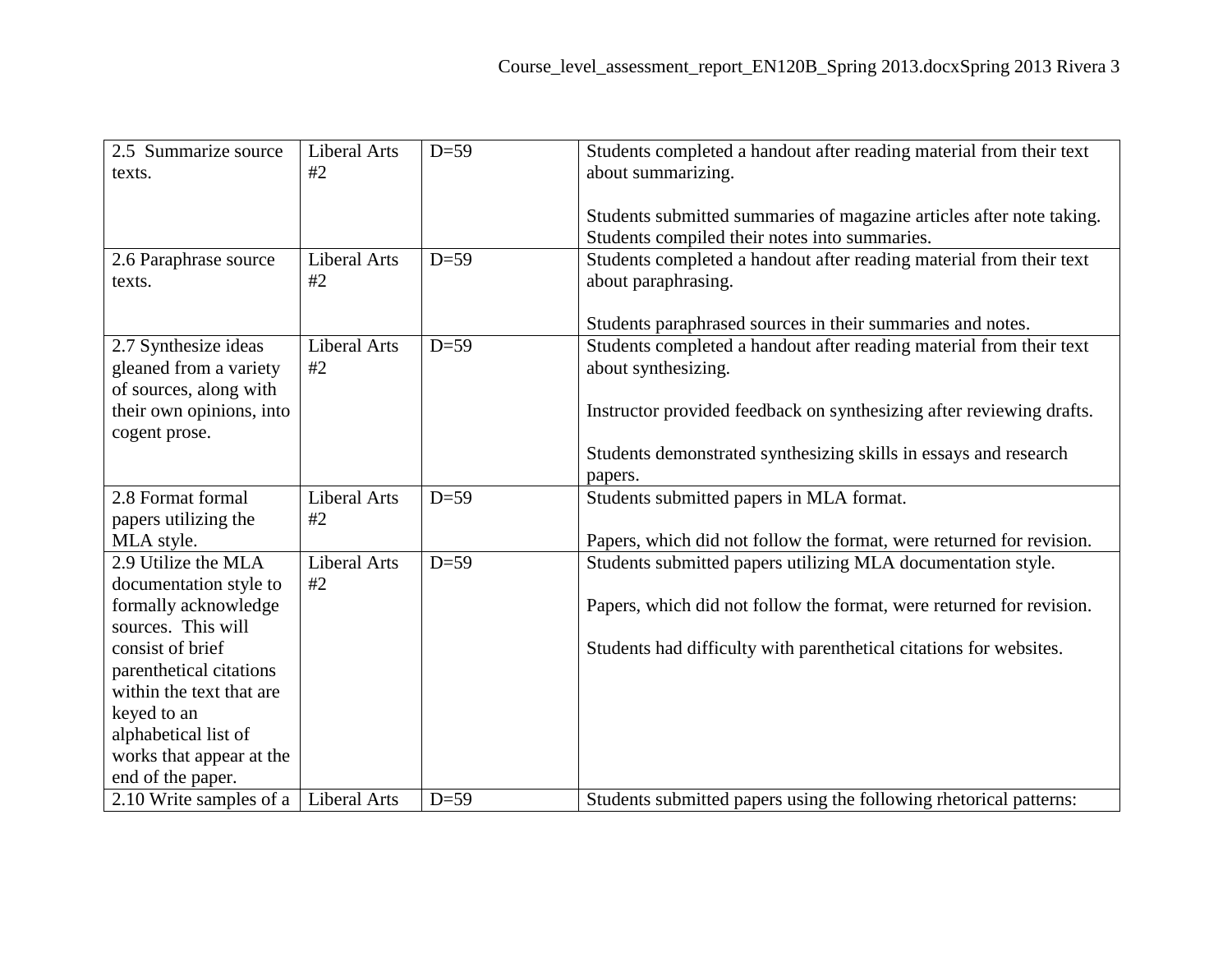| wide variety of<br>rhetorical patterns.                                                                                                                                      | #2                        |        | example, compare/contrast, and argumentative.<br>Major Paper 1/Natural Science/Compare/Contrast<br>$A = 1\%, B = 25\%, C = 41\%, D = 10\%, F = 8\%, No submission =$<br>20%<br>Major Paper 2/Social Science/Argumentative   |  |
|------------------------------------------------------------------------------------------------------------------------------------------------------------------------------|---------------------------|--------|-----------------------------------------------------------------------------------------------------------------------------------------------------------------------------------------------------------------------------|--|
|                                                                                                                                                                              |                           |        | $A = 0\%, B = 22\%, C = 32\%, D = 22\%, F = 7\%, No \text{ submission} =$<br>17%<br>Major Paper 3/Humanities/Example<br>$A = 0\%$ , $B = 14\%$ , $C = 31\%$ , $D = 10\%$ , $F = 25\%$ , No submission =<br>19%              |  |
| 2.11 Revise as<br>necessary to produce<br>written work<br>predominately free<br>from grammatical and<br>mechanical errors.                                                   | Liberal Arts<br>#2        | $D=59$ | Students presented papers for peer review and instructor evaluation.                                                                                                                                                        |  |
| 2.12 Produce three<br>substantive research<br>papers that demonstrate<br>the skills identified in<br>outcomes $2.1 - 2.11$ in<br>each of the areas of<br>humanities, natural | <b>Liberal Arts</b><br>#2 | $D=59$ | Students wrote a 10-15 page research paper to prepare for upper level<br>class if they chose to transfer to other universities.<br>Students wrote 4 page papers, which emphasized quality writing and<br>critical thinking. |  |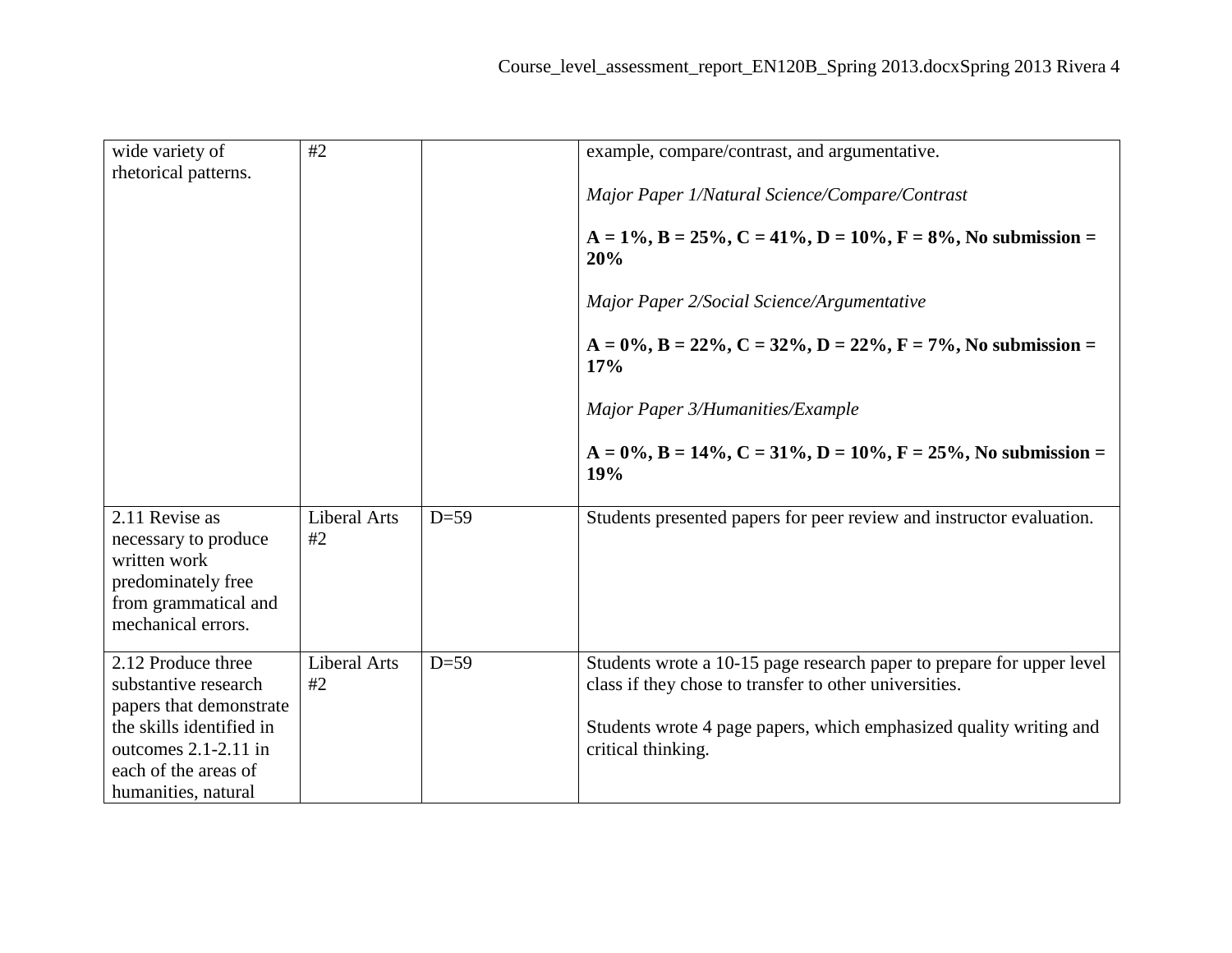| sciences, and social    |              |        |                                                                        |
|-------------------------|--------------|--------|------------------------------------------------------------------------|
| sciences.               |              |        |                                                                        |
| 3.1 Engage in           | Liberal Arts | $D=59$ | Students wrote an argumentative research paper.                        |
| concession and          | #2           |        |                                                                        |
| refutation of specific  |              |        | Many students omitted a refutation.                                    |
| ideas to develop a      |              |        |                                                                        |
| thoughtful response to  |              |        | Students had difficulty presenting a local argument based on research. |
| controversial material. |              |        |                                                                        |

## **Additional observations:**

- Students benefited from working in the English Computer Lab, A201. Students, who had regular access to the lab, had higher submission rates than students with less lab time. However, more lab time did not improve the quality of writing.
- Students, who met with the instructor individually, wrote better quality paper than students, who had less individual attention from the instructor.

## **Institution Learning Outcomes:**

COM-FSM graduates will demonstrate that they can:

- \_\_\_x\_a. communicate effectively
- \_\_\_\_x\_b. employ critical thinking *[& problem solving]*
- \_\_\_\_\_c. possess specific knowledge and skills in a major discipline or professional program of study
- \_\_\_\_\_x\_d. take responsibility and develop skills for learning
- $\underline{\hspace{1cm}}$   $x$   $\overline{\hspace{1cm}}$  e. interact responsibly with people, cultures, and their environment